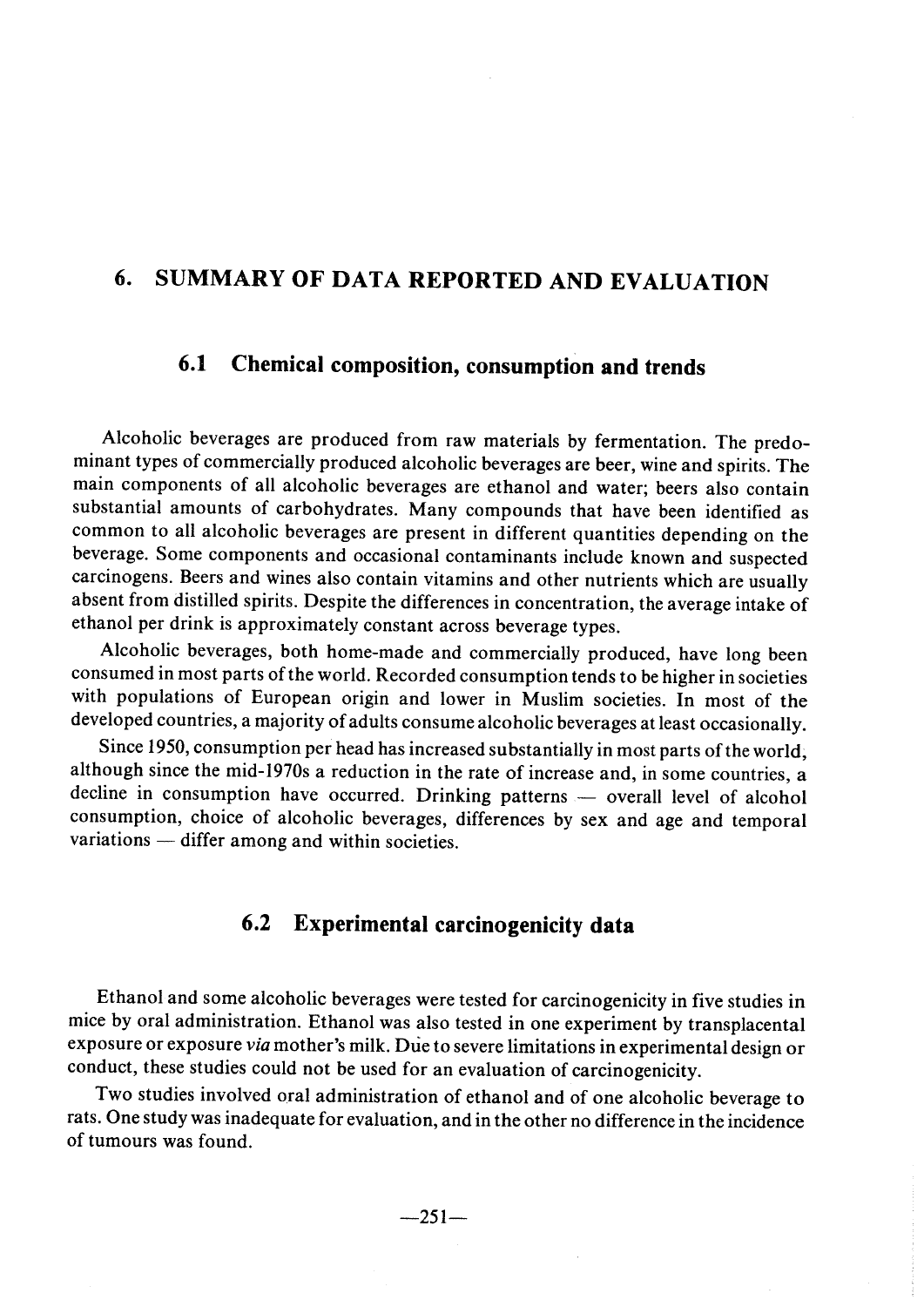ln seven studies, ethanol or an a1coholic beverage was administered to rats as a control in studies of combined effects with a known carcinogen. ln one of these, involving male animaIs only, ethanol administered in water as the drinking fluid significantly increased the incidences of hepatocelIular carcinomas and of tumours of the pituitary gland, of the adrenal gland and of pancreatic islet cells, but neither isocaloric nor isonutrient diets were used. All of these studies, however, suffered from various limitations and could not be used for evaluation.

Ethanol and certain a1coholic beverages were administered to hamsters by oral administration in four studies, three of which were designed to ascertain combined effects with known carcinogens. AlI of these studies suffered from various limitations and could not be evaluated. One study in mice involving application of ethanol or residues of alcoholic beverages to the skin could also not be evaluated.

ln experiments in which various carcinogens were administered orally with ethanol as a vehicle, ethanol enhanced the incidence of nasal cavity tumours induced in mice by N-nitrosodimethylamine and enhanced the incidences of oesophageal/forestomach tumours and lung tumours induced in mice by N-nitrosodiethylamine or N-nitrosodi-n-propylamine.

ln further studies, various carcinogens were administered by different routes simultaneously with ethanol in water as the drinking fluid or in liquid diets. Ethanol enhanced the incidence of benign tumours of the nasal cavity induced in rats by  $N$ -nitrosonornicotine given in a liquid diet, and enhanced the incidences of nasal cavity and tracheal tumours and of neoplastic nodules of the liver induced in hamsters by N-nitrosopyrrolidine given by intraperitoneal injection. Administration of ethanol in the drinking-water enhanced the incidences of hepatocellular carcinomas and of liver angiosarcomas induced in rats by inhalation of vinyl chloride.

ln a number of other experiments, ethanol had no modifying effect on the overall incidence oftumours in mice, rats or hamsters given N-nitrosomethylbenzylamine, N-nitrosobis(2-oxopropyl)amine, N-methyl-N'-nitro-N-nitrosoguanidine, 7,12-dimethyl-benz[a]anthracene or 1,2-dimethylhydrazine by various routes of administration.

There is sufficient evidence for the carcinogenicity of acetaldehyde (the major metabolite of ethanol) in experimental animaIs.

# 6.3 Human carcinogenicity data

#### Cancers of the oral cavity and pharynx

In six retrospective cohort studies of persons with an intake of alcoholic beverages higher than that of the reference population and including alcoholics and brewery workers, the risk for cancers of the oral cavity and pharynx (effectively excluding the nasopharynx) has been examined. ln five studies of alcoholics, the relative risk was significantly increased by between two and five fold.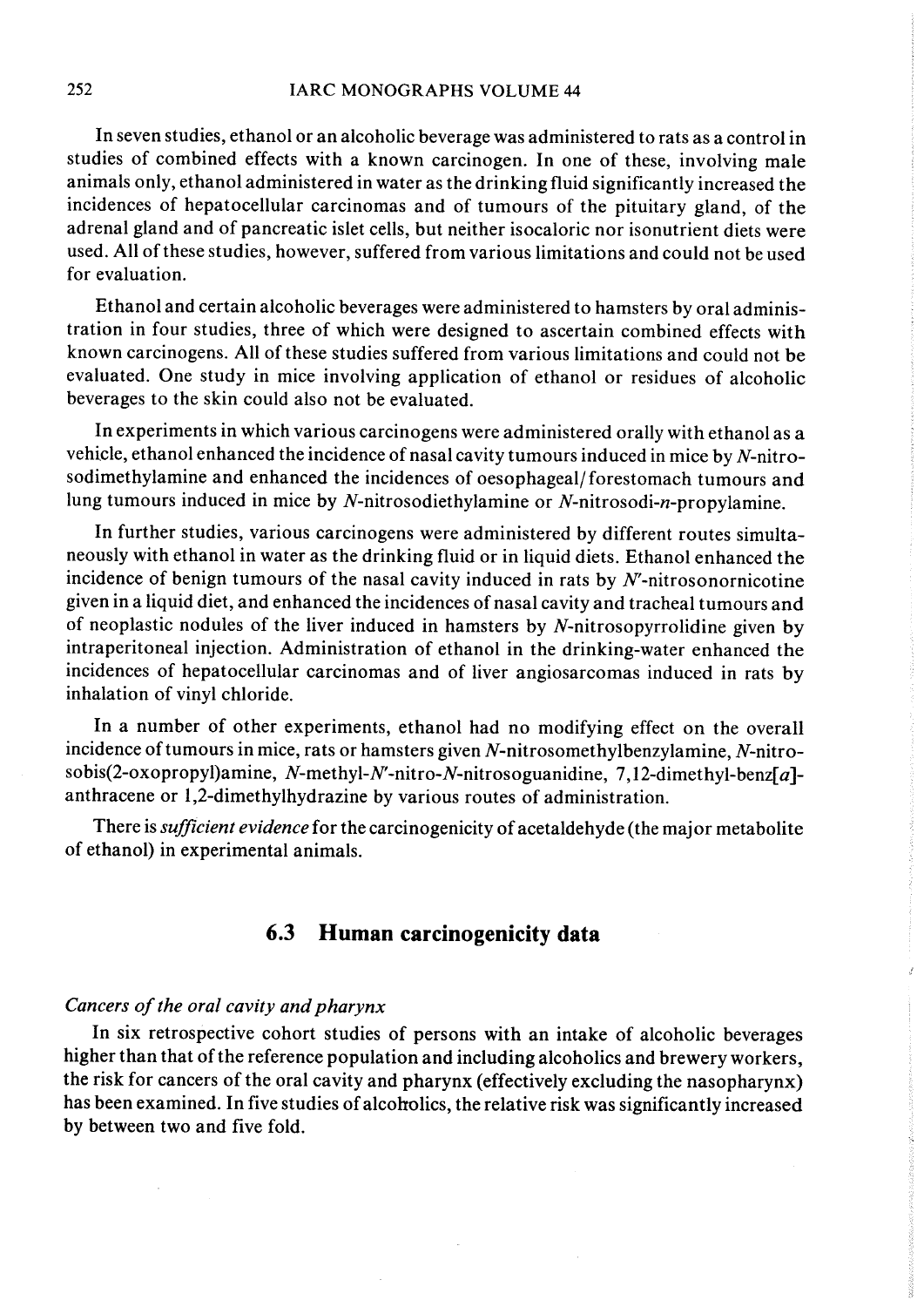ln two prospective cohort studies, the risk for cancers of the oral cavity, pharynx, larynx and oesophagus combined and for cancers of the oral cavity, pharynx and oesophagus combined increased with the daily number of drinks.

Case-control studies have been performed of cancers of the oral cavity (11 studies), pharynx (ten studies), and oral cavity and pharynx combined (two studies). ln alI but two of the studies, the risk increased significantly with increasing level of consumption of a1coholic beverages; in two studies, nonsignificant increases were observed. These results persisted after adjustment for tobacco smoking. The risk increased with daily intake of a1coholic beverages at any level of tobacco smoking in six studies in which this was examined, and the risk for cancer increased with amount drunk by nonsmokers in three out of four studies in which this aspect was examined.

Epidemiological studies clearly indicate that drinking of alcoholic beverages is causally related to cancers of the oral cavity and pharynx (excluding the nasopharynx). There is no indication that the effect is dependent on type of beverage.

#### Cancer of the larynx

Data on laryngeal cancer were provided by six retrospective cohort studies  $-$  five of alcoholics and one of brewery workers. The risk for laryngeal cancer was significantly increased by two to five fold in four of the studies.

Fourteen case-control studies in North America and Europe alI showed that the relative risk increased with level of intake of alcoholic beverages. Three large studies indicated that the risk associated with intake of a1coholic beverages was stronger for cancer at sites at the junction between the larynx and pharynx than for cancer of the endolarynx. These results persisted after adjustment for tobacco smoking. ln nine of the studies in which this was examined, it was reported that the association with drinking of a1coholic beverages was seen at any level of smoking. Three studies have been carried out on small groups of lifetime nonsmokers; the relative risk increased with amount of drinking in one, but no difference was seen in the proportion of drinkers and nondrinkers in the two others.

Epidemiological studies clearly indicate that drinking of a1coholic beverages is causally related to laryngeal cancer. There is no indication that the effect is dependent on type of beverage.

#### Cancer of the oesophagus

Seven of eight retrospective cohort studies of a1coholics and brewery workers showed two- to four-fold increased risks of cancer of the oesophagus, although this was nonsignificant in two. Of 13 case-control studies, 11 showed significantly increased relative risks with level of intake of a1coholic beverages. The increased risk persisted after adjustment for tobacco smoking and was seen at all levels of tobacco smoking in the two studies in which this was examined. The risk increased with intake of alcoholic beverages in a sinall number of persons who had never smoked in the only study in which this aspect was examined.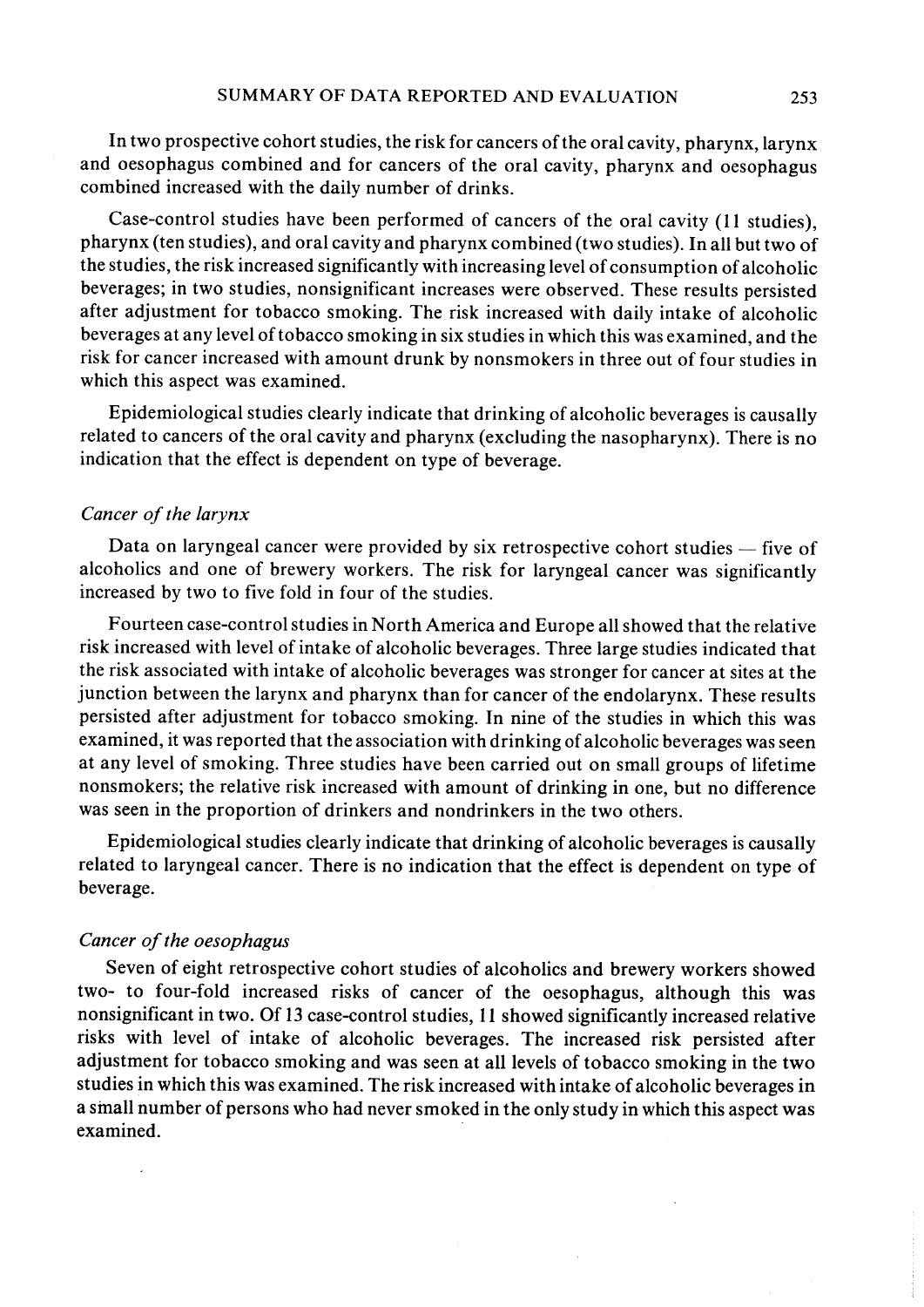Epidemiological studies clearly indicate that drinking of alcoholic beverages is causally related to cancer of the oesophagus. There is no indication that the effect is dependent on type of beverage.

#### Cancer of the stomach

. ln three of 13 cohort studies, stomach cancer risk was increased in association with consumption of a1coholic beverages, but in only one was this statistically significant. Summation of observed and expected numbers of cases of stomach cancer in the eight retrospective cohorts of persons with above-average consumption of alcoholic beverages indicates a slight deficit in risk.

Data have been reported from 12 case-control studies on the relationship between drinking of a1coholic beverages and stomach cancer. ln two studies, the risk for stomach cancer was positively and significantly associated with consumption of alcoholic beverages. ln another study, a significant increase in risk was found with one specifie drinking practice. One study reported a nonsignificant reduction in the risk for stomach cancer associated with drinking of a1coholic beverages.

In most epidemiological studies of alcoholic beverages and stomach cancer, including all nine retrospective cohort studies, there was no adjustment for any possible confounding effect of diet.

ln view of the overalIlack of excess risk for stomach cancer in the cohort studies, the inconsistent results of the case-control studies, and the inadequate control for dietary and socioeconomic factors, there is little in the aggregate data to suggest a causal role for drinking of a1coholic beverages in stomach cancer.

#### Cancer of the large bowel

Two of 13 cohort studies of colon cancer showed an increase in risk, while another showed a nonsignificantly decreased risk associated with raised consumption of alcoholic beverages. Summation of observed and expected numbers of cases of colon cancer in the nine retrospective cohorts of persons with above-average consumption of alcoholic beverages indicates no overall shift in the risk.

For rectal cancer, the risk was increased in association with drinking of alcoholic beverages in four of nine cohort studies. ln two of these four studies, a significant increase was seen in relation to beer consumption, including one study in which there was evidence of a dose-response relationship up to a three-fold increase in risk. ln the two others, nonsignificant, two- to three-fold increases in the risk for rectal cancer in alcoholics were reported. Summation of observed and expected numbers of cases of rectal cancer in the seven retrospective cohorts of persons with above-average consumption of alcoholic beverages indicates a slight (15%) excess of cases.

Of the four cohort studies in which data were reported on colon and rectal cancers combined, one showed a significant, two-fold increase, while two others showed a nonsignificant increase in risk with raised consumption of alcoholic beverages.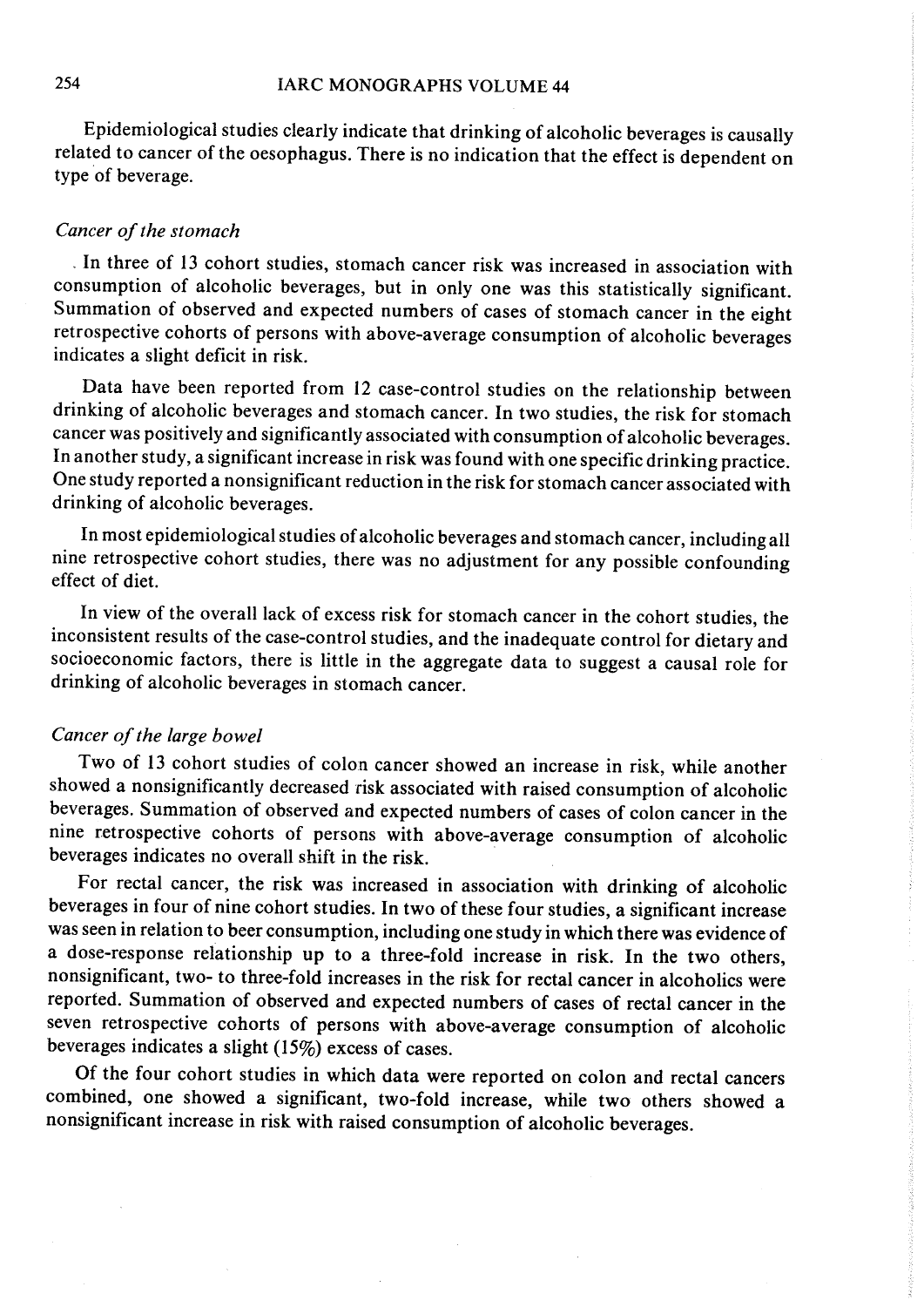ln four of eight case-control studies of colon cancer, a significant positive relationship was evident with drinking of specific beverages: with beer consumption in two studies, and with spirits consumption in three studies.

In six of nine case-control studies of rectal cancer, a significant positive relationship with drinking of alcoholic beverages was reported. ln three studies, beer consumption was significantly associated with rectal cancer in men only; in one study, this association was significant for men and women combined. Of the other two studies with significant positive results, one showed an association with consumption of spirits, the other with total ethanol consumption. A case-control analysis within one of the studies of brewery workers showed a positive relationship between drinking of stout and rectal cancer risk.

In most epidemiological studies of consumption of alcoholic beverages and large-bowel cancer, including all nine retrospective cohort studies, there was no adjustment for any possible confounding effect of diet.

ln view of the inconsistent findings from epidemiological studies and the probability of uncontrolIed confounding by dietary factors, no conclusion can be drawn about the role of consumption of a1coholic beverages in the causation of colon cancer.

OveralI, some of the epidemiological studies provide suggestive but inconclusive data for a causal role of drinking of alcoholic beverages, most often beer consumption, in rectal cancer.

#### Cancer of the liver

Of four cohort studies of the general population, two showed a significantly increased risk for liver cancer among drinkers of alcoholic beverages, whereas in a third study an increased risk was found only among a subgroup of drinkers in one of the two populations studied. Three of ten cohort studies of persons with high intake of alcoholic beverages showed a significant association between consumption of alcoholic beverages and liver cancer, whereas in five other studies the association was positive but nonsignificant. Summation of observed and expected numbers of cases of liver cancer in these ten studies on special cohorts indicates a significant 50% increase in risk.

Six of ten case-control studies showed significant associations at the two- to three-fold level between consumption of alcoholic beverages and primary liver cancer.

A particularly strong association between consumption of alcoholic beverages and primary liver cancer was demonstrated in a cohort study of hepatitis B surface antigenpositive volunteer blood donors. The results of one case-control and one cohort study suggest that the risk for liver cancer is particularly high among people who both drink alcoholic beverages and smoke cigarettes.

Potential confounding due to hepatitis B virus, tobacco smoking and aflatoxin was not explored in all the studies; whenever it was, it did not alter the findings qualitatively. The available results, taken together, indicate that drinking of alcoholic beverages is causally related to liver cancer.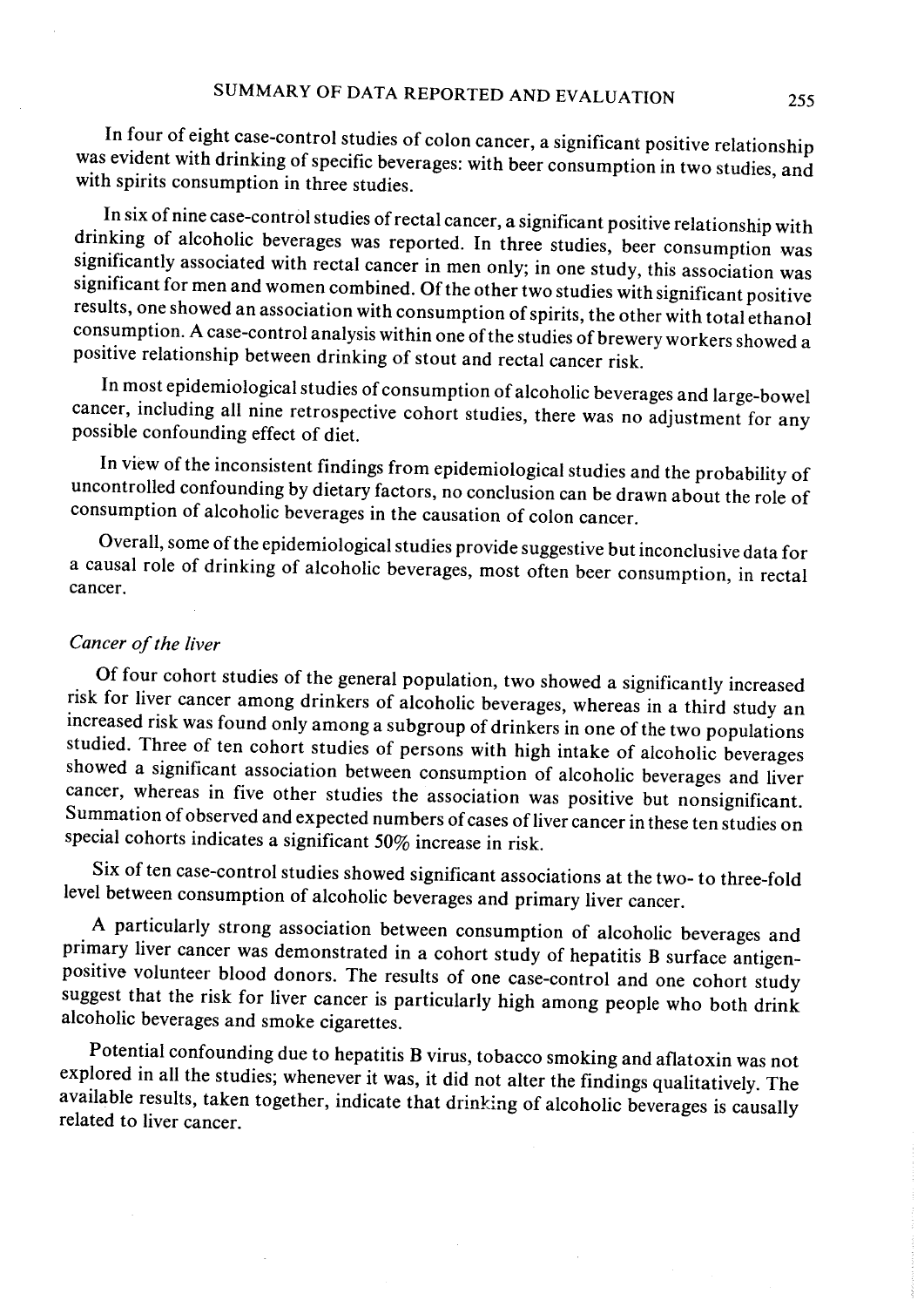### Cancer of the pancreas

Of five cohort studies of the general population, only one showed a significantly increased incidence of cancer of the pancreas among regular drinkers of a1coholic beverages; of ten cohort studies of persons with high intake, none showed a significant association between consumption of alcoholic beverages and pancreatic cancer risk. Of 14 case-control studies, only one has indicated an increased pancreatic cancer risk among regular drinkers of a1coholic beverages. Taken together, the results of these 29 studies suggest that consumption of a1coholic beverages is unlikely to be causalIy related to cancer of the pancreas.

## Cancer of the breast

A significant positive association between intake of alcoholic beverages and breast cancer incidence was seen in each of four large prospective studies and in seven of 13 case-control studies. Nonsignificant positive associations of similar magnitude were observed in two of the case-control studies, in which there were relatively few persons. A dose-response relationship, generalIy with up to 1.5- to two-fold risks, has been observed. The consistency of this positive association makes it unlikely that the relationship is due to chance or methodological bias. There is no indication that the association is dependent on type of beverage.

Confounding due to currently recognized risk factors for breast cancer was controlled for in most studies; in no instance did adjustment for these factors appreciably alter the estimated risk. ln view of the modest elevations in relative risks observed, the possibilty of confounding by an unrecognized factor cannot be ruled out entirely, especialIy since much of the etiology of breast cancer remains unexplained. ln order that such a factor be sufficient to explain the observed associations with the drinking of alcoholic beverages, however, it would have to be much more strongly associated with the occurrence of breast cancer than the known common risk indicators and, also, highly correlated with consumption of alcoholic beverages.

The modest elevation in relative risk that has been observed is potentially important because of the high incidence of breast cancer in many countries. Although the available data indicate a positive association between drinking of a1coholic beverages and breast cancer in women, a firm conclusion about a causal relationship cannot be made at present.

## Cancer of the lung

Fifteen cohort studies of alcoholics, of persons with higher than average consumption of alcoholic beverages and of the general population have yielded inconsistent results on an association between drinking of a1coholic beverages and the risk for lung cancer. Smoking was taken into account in only five of these studies. ln five case-control studies, there was no association between risk for lung cancer and consumption of alcoholic beverages. ln view of the lack of excess risk in case-control studies and the inconsistent results of cohort studies, there is no indication that drinking of a1coholic beverages has a causal role in lung cancer.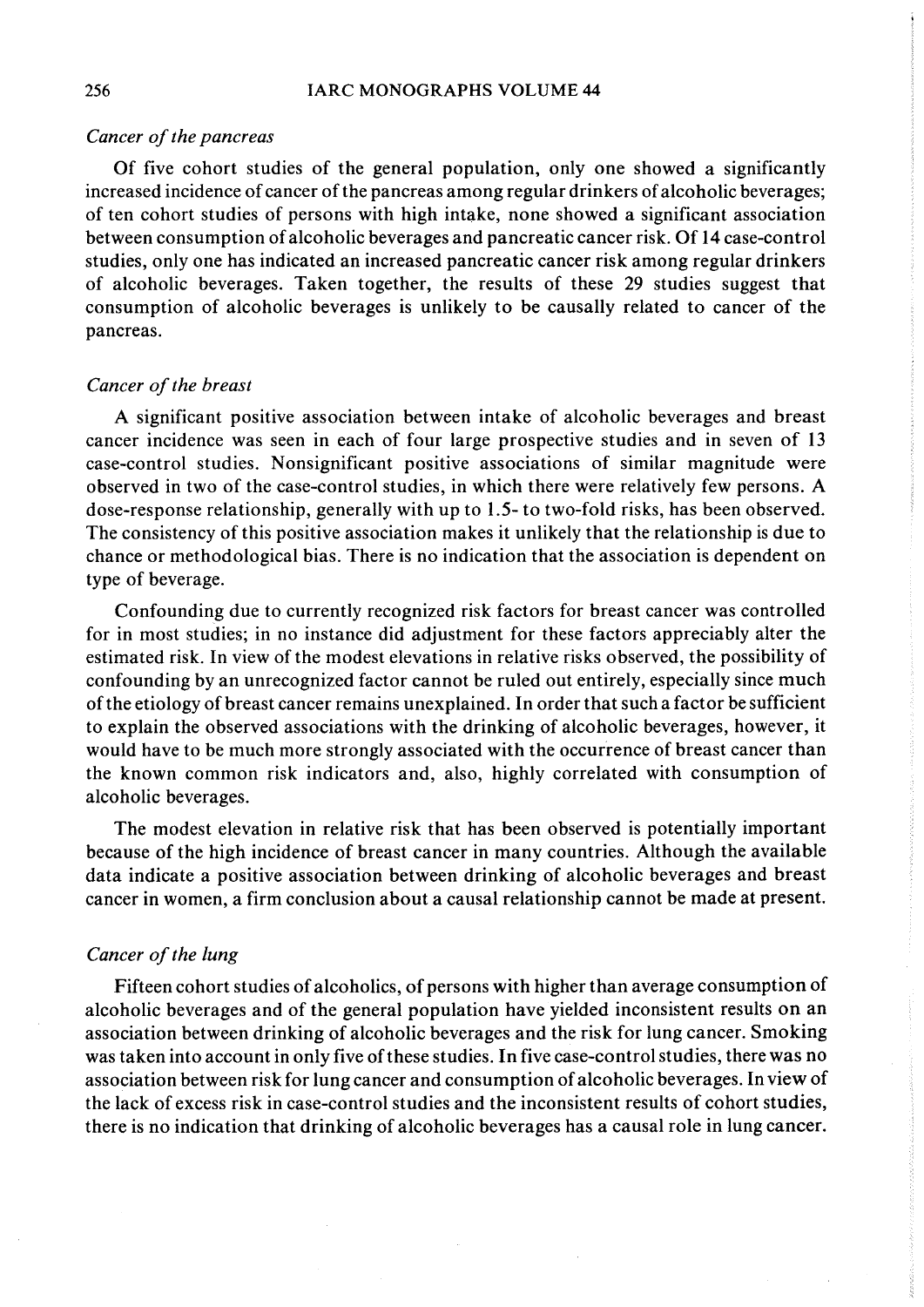#### Cancers at other sites

Overall, studies on cancers of the urinary bladder, kidney, ovary, prostate and lymphatic and haematopoietic system show no association with consumption of a1coholic beverages. The sparsity of the observations on cancers of the skin, corpus and cervix uteri, vulva, testis, brain, thyroid and soft tissues precludes an evaluation.

## 6.4 Other relevant data

## Toxic effects and metabolism

The concentrations of ethanol attained in humans in the upper gastrointestinal tract after consumption of alcoholic beverages can cause local irritation. Long-term, excessive drinking of alcoholic beverages can also cause fatty liver, alcoholic hepatitis, cell necrosis, fibrosis and cirrhosis in the liver.

ln humans and experimental animaIs, ethanol metabolism generates acetaldehyde, predominantly in the liver, and low concentrations of acetaldehyde are found in the blood. ln a1coholics, the rate of ethanol oxidation is enhanced, resulting in increased levels of acetaldehyde in the liver and blood. ln some ethnic groups, the absence of a specific form of aldehyde dehydrogenase leads to elevated acetaldehyde concentrations in tissues and blood after ingestion of alcohoL.

An acute effect of ethanol is inhibition of the metabolism of xenobiotics in humans and experimental systems. ln rodents, administration of nitrosamines together with ethanol results in increased DNA alkylation in some extrahepatic tissues such as oesophagus and kidney. Long-term ingestion of ethanol by humans and experimental animals increases levels of cytochrome P450 in the liver, resulting in enhanced metabolism of a wide variety of xenobiotics.

Alterations in hormonal status have been described after either acute or chronic ingestion of ethanol in some studies in humans and experimental animals.

#### Effects on reproduction

ln humans, ethanol is a developmental toxin, and various effects have been associated with ethanol intake. Excessive consumption of alcoholic beverages during pregnancy is associated with the development of a syndrome of physica1 and mental manifestations in the offspring - the fetal alcohol syndrome; it may also cause defects in the central nervous system, heart, kidney and limbs. Moderate consumption can be associated with reduced birth weight and behavioural deficits, but effects generally have not been observed with an intake of about one drink per day.

Ethanol at high blood levels affects the structure of the reproductive organs and causes significant reductions in fetal body weight, increased resorptions and teratogenic effects in a number of species. Behavioural development of mice and rats was affected by exposure to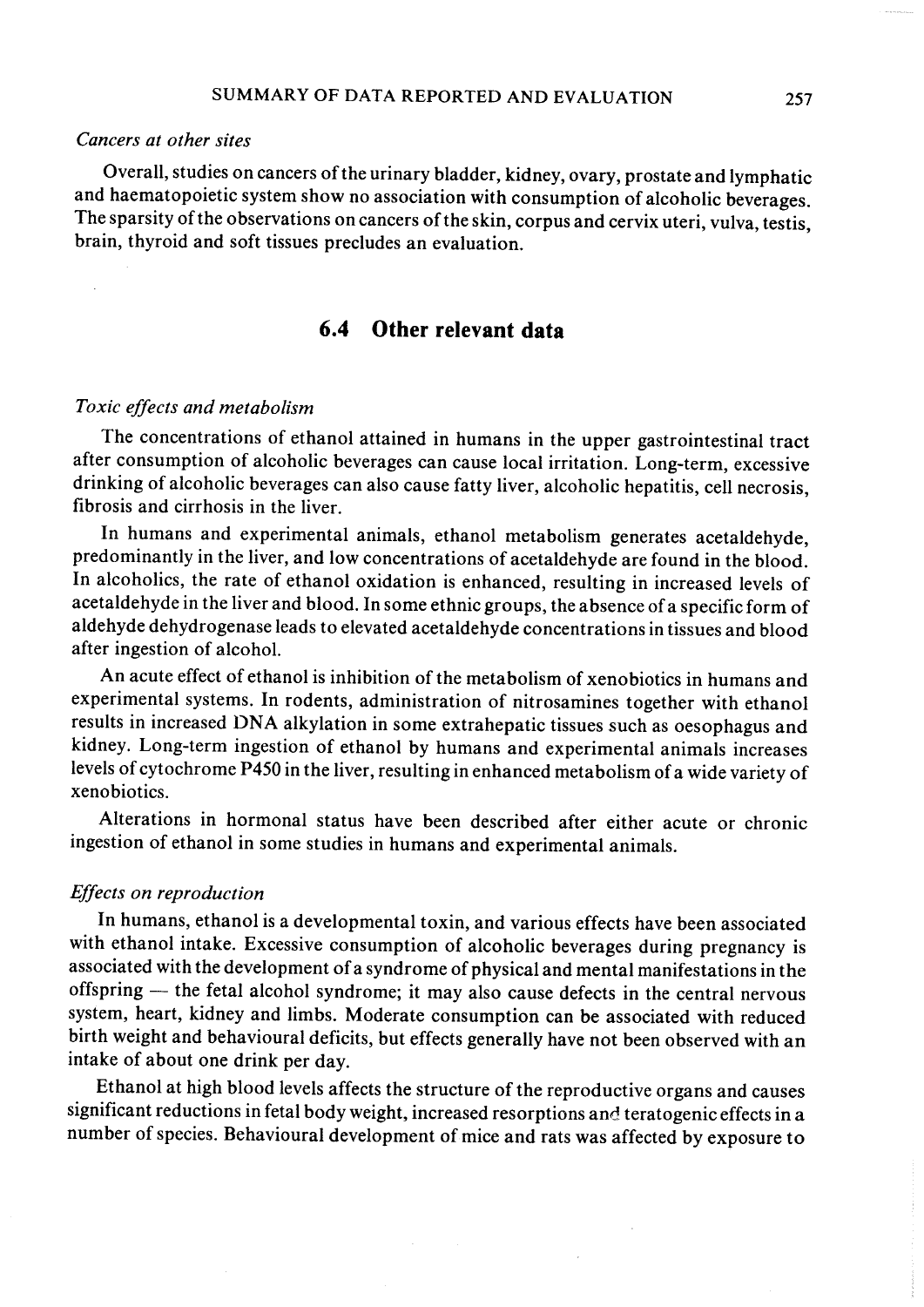ethanol in utero in some, but not all, studies; exposure in utero or during lactation reduced postnatal growth.

Ethanol crosses the placenta in a variety of species, and both ethanol and acetaldehyde have been found in fetal tissues after dosage of pregnant rodents with ethanol. Both ethanol and acetaldehyde can cause embryonal developmental abnormalities in vitro.

## Genetic and related effects

Increased frequencies of chromosomal aberrations, sister chromatid exchanges and aneuploidies were found in the peripheral lymphocytes of alcoholics.

ln rodents exposed in vivo, ethanol induced dominant lethal mutations in mice and rats and aneuploidy in germ celIs of mice, but did not induce chromos omal aberrations in rats or Chinese hamsters. It induced sister chromatid exchanges in mice and rats but not in Chinese hamsters. It did not induce micronuclei in mice, but conflicting results were obtained in rats. It induced sister chromatid exchanges in mouse embryos exposed in vivo and, in one study, chromosomal aberrations in rat embryos exposed in vivo.

In most studies of human cells in vitro, ethanol did not induce chromosomal aberrations in the absence of an exogenous metabolic system or sister chromatid exchanges in the presence or absence of an exogenous metabolic system. In limited studies, ethanol gave positive results in tests for morphological celI transformation in mouse C3H lOT1/2 cells but not in Syrian hamster embryo cells. In rodent cells in vitro, sister chromatid exchanges were induced in the presence, but generally not in the absence, of an exogenous metabolic system. Neither micronuclei nor chromosomal aberrations were induced in the absence of an exogenous metabolic system. Ethanol did not induce DNA damage or mutation in rodent cells in vitro. It did not induce mutation or recombination in Drosophila.

ln plant roots, ethanol induced chromosomal aberrations and sister chromatid exchanges and, in one study, micronuclei in tetrads. ln fungi, it induced mutations and nondisjunction; in single studies, it induced mitotic crossing-over but not gene conversion. Ethanol did not induce mutation or DNA damage in bacteria.

Ethanol-free extracts of some alcoholic beverages induced sister chromatid exchanges in human cells in vitro and mutation in bacteria.

# 6.5 Evaluationl

There is inadequate evidence for the carcinogenicity of ethanol and of alcoholic beverages in experimental animaIs.

There is *sufficient evidence* for the carcinogenicity of alcoholic beverages in humans.

<sup>&</sup>lt;sup>1</sup>For definition of the italicized terms, see Preamble pp. 27-30.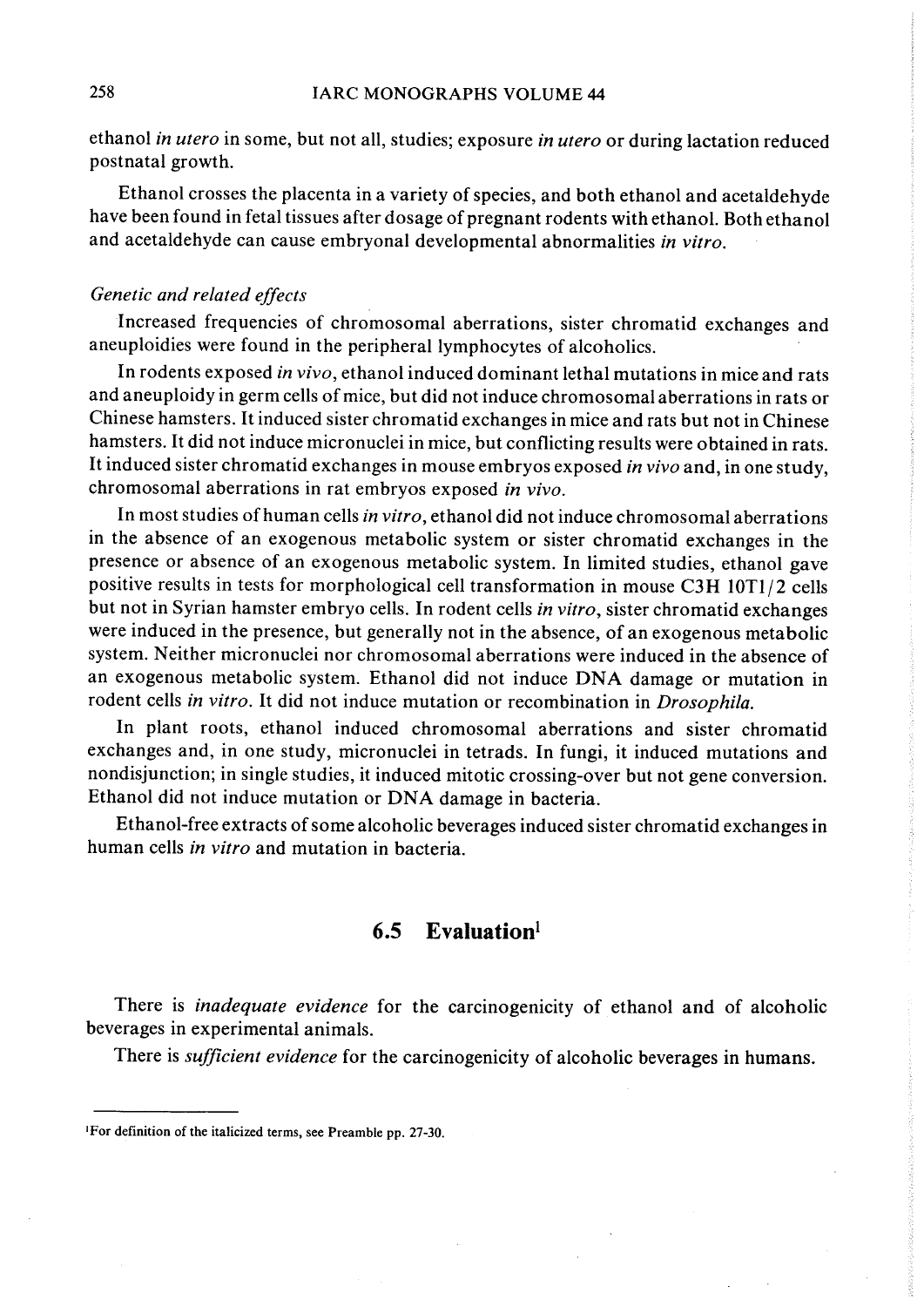The occurrence of malignant tumours of the oral cavity, pharynx, larynx, oesophagus and liver is causally related to the consumption of alcoholic beverages. Alcoholic beverages are carcinogenic to humans (Group 1).